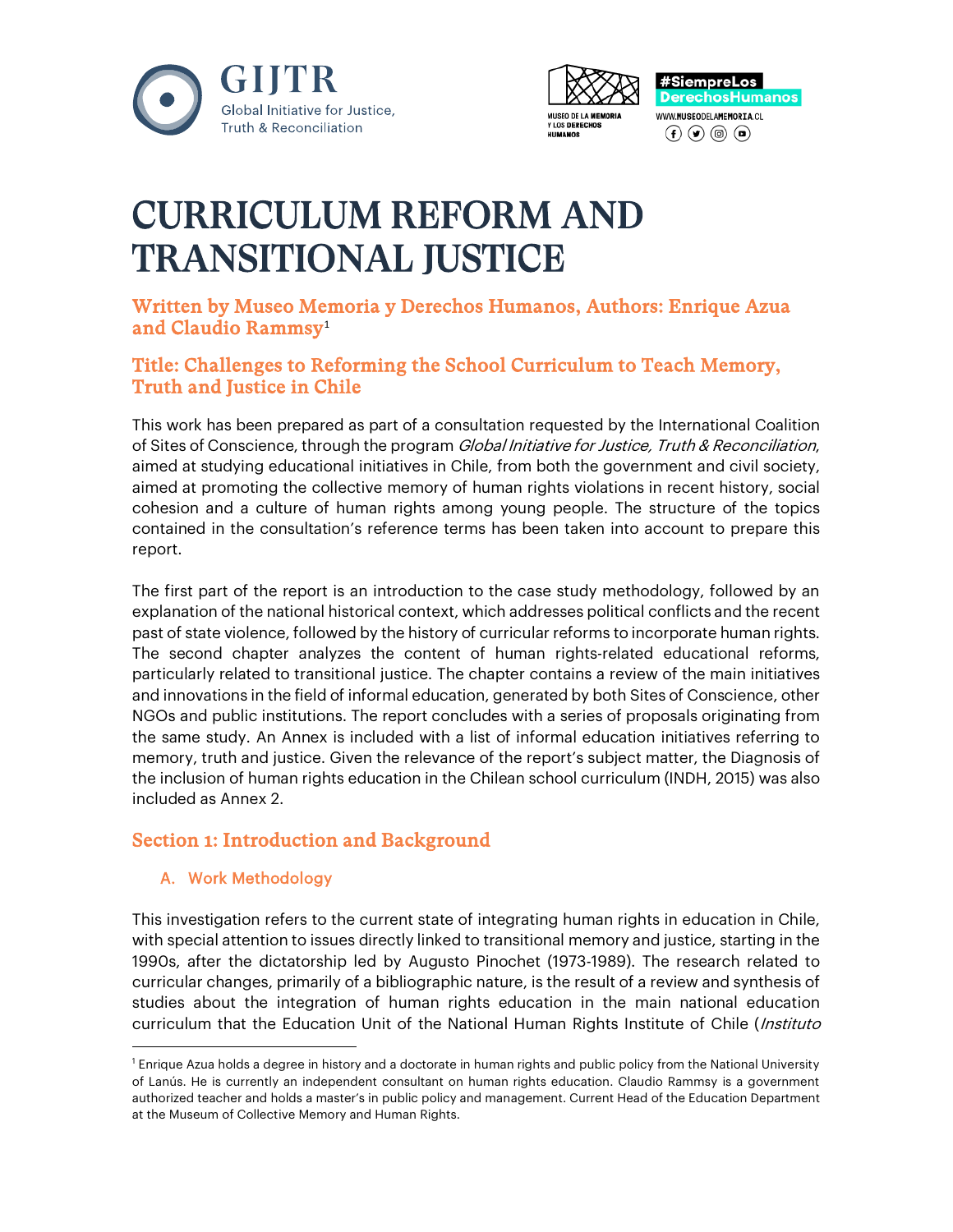



Nacional de Derechos Humanos de Chile, INDH) conducted, starting in 2015, based on international human rights standards. These studies were selected because they are the only ones of this type available in the country. Given that curricular changes were carried out at the last levels of secondary education (third and fourth years of middle school) after the aforementioned studies were published, we carried out an analysis of the curriculum framework and the study programs at these levels, using the same analysis and methodology matrix as the studies carried out by the INDH. Similar INDH studies on initial teacher training were also considered, given their direct relationship with the effective implementation of the required curriculum. In addition, in reviewing sources, regulations were considered that gave rise to the current institutionalization of human rights, as well as certain articles and works by the authors themselves.

In relation to the experiences related to justice and memory education carried out by memorial sites, given their large number and diversity, we prepared a register of them, appearing in the Table of Informal Transitional Justice Education Initiatives.[2](#page-1-0) It contains a summary that briefly describes what they consist of and their main characteristics, adding links to digital sites where detailed information can be found. Research on these experiences was obtained by reviewing institutional websites and through interviews with the heads of each institution or organization and is also based on the institutional registers themselves.

## B. Brief History

Several of the current community conflicts that Chile faces originate from long-standing historical processes. One of them is the recognition of indigenous peoples.

The current territory of Chile was occupied about 14,000 years ago by a range of peoples of different levels of organization and social development, who did not form a single political unit. In the 15th century, current territory was under the influence of the Inca Empire. From the middle of the 16th century to the beginning of the 19th century, the central part of the territory was subject to the rule of the Spanish Empire and underwent an intense miscegenation process. Following independence, during the 19th century, the new national State advanced towards the North, incorporating the current regions of Arica Parinacota, Tarapacá and Antofagasta through the so-called Pacific War, inhabited by people of Aimara and Quechua origin. It also advanced toward the south, invading and taking possession of the territories of the Mapuche People. It also advanced to the austral zone, inhabited by the Selk'nam, Aonikenk, Kaweskar and Yámana people, causing their near complete extermination and the disappearance of their cultures. It also annexed Rapa Nui Island (renamed Easter Island), suppressing the population and turning the island into a leper colony. In all cases during its advance toward the southern and austral zones, the State promoted the arrival of European immigrants, giving out the lands taken from indigenous people. In addition, the educational system was used throughout the territory in an intense cultural assimilation process to make the population more "Chilean". Currently, the surviving indigenous peoples continue a struggle for their survival and development, with varying degrees of conflict with the State, ranging from recognition and demands for reparation to rupture and separation. The conflict between the State and the Mapuche nation is certainly

<span id="page-1-0"></span><sup>2</sup> See Annex I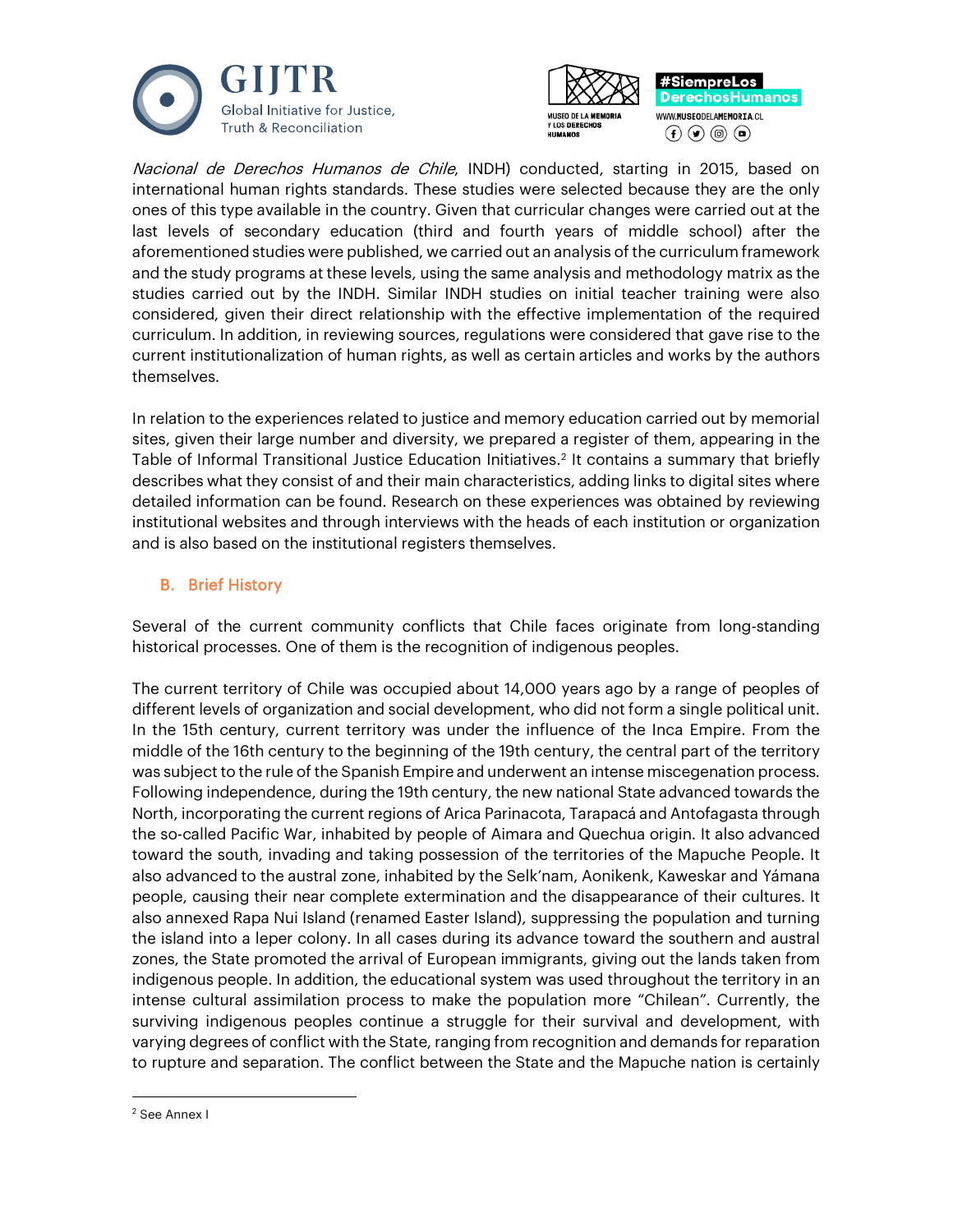



the most intense and long-lasting, but conflictive situations exist throughout national territory and its peoples, whose historical demands have been made more contemporary by the environmental problems created through the expansion of extraction, production and infrastructure projects, the vast majority of which are private.

At the same time, since its independence, Chile has been consolidating a democratic institutionality characterized by relative stability and a progressively expanding recognition of the political and social rights of various groups of the population. This has happened through waves of mobilization, repression, setbacks and ruptures in peaceful coexistence. During the 19th century, under the Constitution of 1833, an oligarchic and authoritarian regime prevailed, with strong electoral intervention by the executive branch. During the 20th century, the Constitution of 1925 established a presidential system. This brought about the expansion and promotion of the middle class. A system of political parties was formed and union and social organizations greatly expanded, whose mobilizations reached their highest point with the victory of Allende in 1970—abruptly interrupted by the coup d'état of 1973. After the end of the dictatorship in 1989, a referendum contemplated in the Constitution of Pinochet itself from 1980 initiated a process of democratic transition. According to some analysts, this culminated in the October 2019 social outbreak that tipped the scales for an agreement to draft a new Constitution. The investigation presented here focuses on the post-dictatorship period, which began on March 11, 1990, and which overlaps with a new period beginning with the social outbreak, which also left new victims of human rights violations.

According to official figures, the dictatorship detained 3,195 people, who were disappeared, executed or died from terrorism actions. There were 27,255 victims of torture and an undetermined number (estimated at 200,000) of people in exile for political or economic reasons or who were demoted, dismissed and whose income was affected, including teachers. The 2019 social crisis claimed 8,827 victims, of 413 of which correspond to eye injuries caused by the impact of firearms. In both cases, survivors, victims' relatives and human rights organizations and institutions have considered the reparation measures and non-repetition guarantees insufficient.

In addition, various social movements have denounced ongoing situations of discrimination against vulnerable populations. Without a doubt, the feminist movement and sexual diversity movements have played a leading role in the greatest mobilizations. They have managed to implement a multi-dimensional approach to gender by denouncing situations of discrimination in societal norms, institutions and daily practices. Other particularly relevant movements include student mobilizations for the right to education; workers for social security rights; local communities caused by environmental conflicts; and different groups for the right to health, among others.

Thus, the current conflict of the post- dictatorship period, in addition to the demands arising from human rights violations during that period and those committed during the social outbreak, can be added to the historical claims of indigenous peoples, the struggle of women and the demands of various social movements. In this sense, any attempt to promote a culture that is respectful of human rights implies addressing this entire set of situations.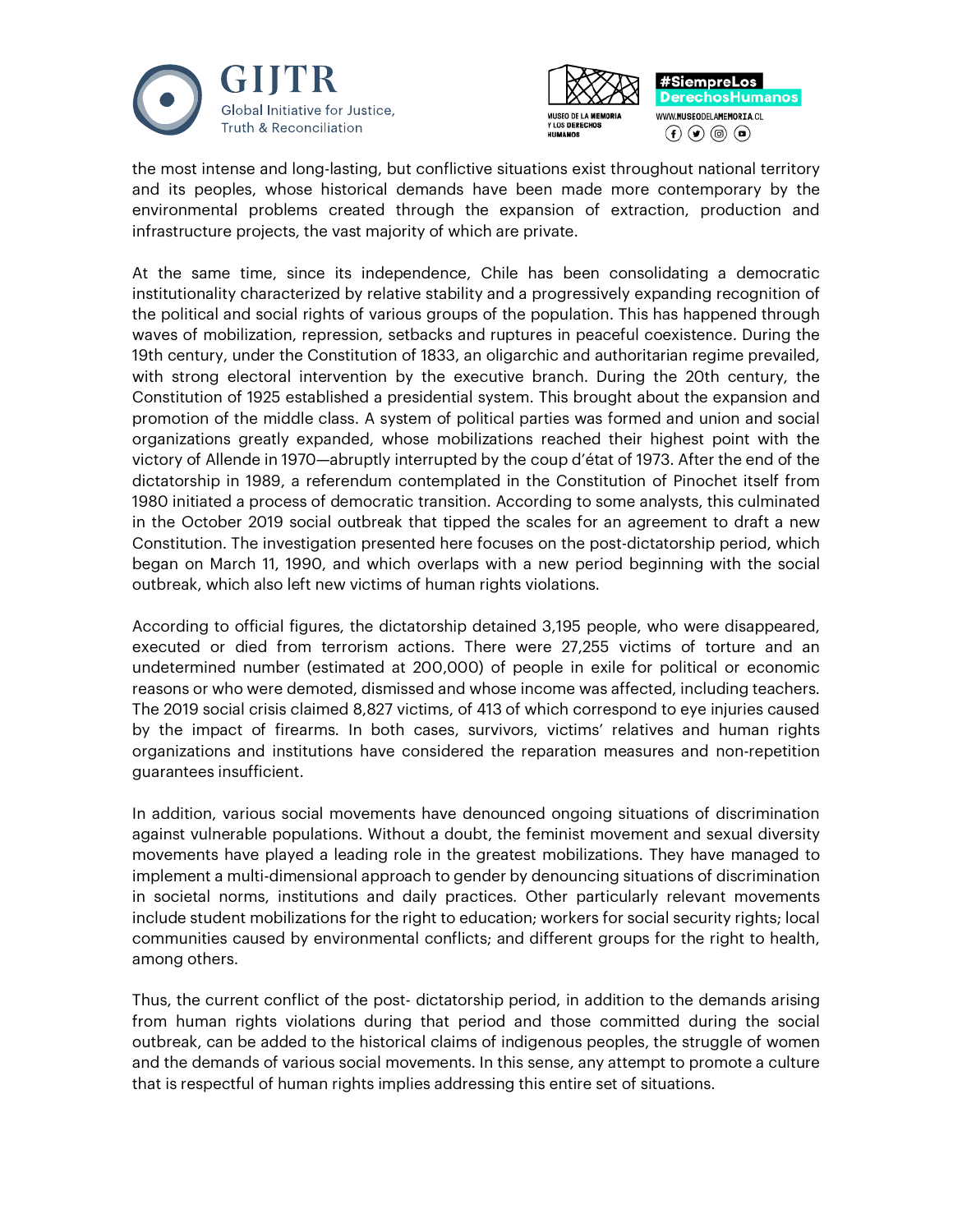



## C. The education system and the school curriculum before the reconciliation-oriented reforms.

Despite the fact that the main transformations of the educational system carried out during the dictatorship were carried out during the Transition period, for practical reasons here, details of the main characteristics of the educational system will be given for changes between one period and another.

The educational coverage of the basic and middle-school levels (eight years of elementary education and four years of secondary education) began an accelerated expansion starting in the 1960s, reaching its highest levels in 1973, at the time of the coup d'état. During the dictatorship, this expansive trend continues, as a general average over the period, but its speed decreased, as a result of certain setbacks. Basic education reached a coverage in 1970 of 93.3%. In 1982, it increased to 95.2% and decreased to 91.3% in 1990. Meanwhile, middle school education maintained its upward trend throughout the three periods, but growth slowed in the last period: it reached 49.7% in 1970, 65.0% in 1982 and 77.0% in 1990 (Cox: 2003).

Another relevant feature of the educational system up to 1973 was the freedom of teaching, materialized in a mixed-provision system, consisting of predominantly public education along with private education and a subsidized private education sector. In 1980, the administration of technical schools was transferred to private industrial corporations (Decree Law 3166 of 1980) and in 1982, all educational establishments and all of their assets and teachers came to belong to the corresponding territorial municipalities. This generated four categories educational provision and administration: municipal education, paid private, subsidized private and delegated administration.

Municipalities, as controllers of municipal schools, along with owners of subsidized private schools, would receive a grant for each student, based on attendance. Unlike the latter, municipalities had less flexibility to hire and fire teachers. In addition, rural municipalities with a scarce and scattered population, as well as those in poor communes with low-school families, did not receive additional resources. This set of changes and conditions made public education precarious and, in the medium term, caused a large portion of municipal school registration to change to subsidized private schools.

The Ministry of Education retained control over curriculum and the regulation and supervision of the establishments. As for the curriculum, at first, the government confined itself to suppressing all content considered political and to introducing nationalist content, doctrine on national security and military exaltation through courses such as history, geography and ceremonial and extracurricular activities. However, it made no modifications to the latest educational reform of 1965. In 1980 (Decree Law 4002 of 1980), it modified Basic Education, making the requirements of establishments extremely flexible by setting very minimal objectives for the entire basic education cycle. This enabled municipal school principals to modify the distribution of course hours, except for Spanish and mathematics, to the point that all of the hours were allocated only to these two subjects (Núñez: 1984). The curriculum was also made more flexible for secondary education (Decree 300, Exempt from 1981). However,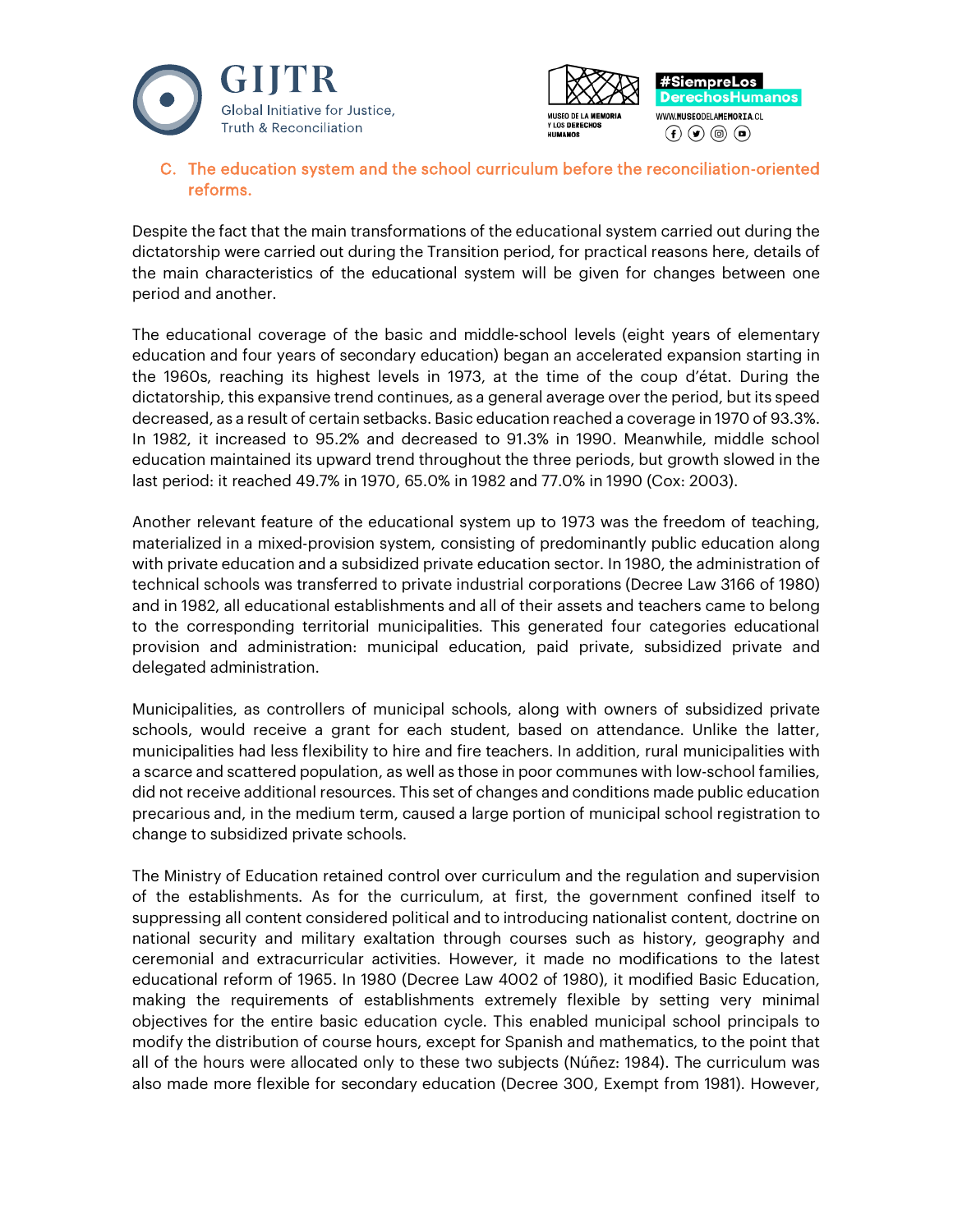



unlike basic education, requirements were established to ensure compliance with the entire Plan, with objectives aimed toward higher quality.

The last modification made under the dictatorship was to approve a Constitutional Organic Law on Teaching (Ley Orgánica Constitucional de Enseñanza, LOCE) one day before the beginning of the transition. This law established the creation of a curricular frameworks to define the fundamental objectives and the minimum mandatory contents of each of the courses and teaching levels of the school system. It also created a new oversight body called the National Education Council (Consejo Nacional de la Educación, CNED), responsible for its approval. Until that time, this function corresponded to the Ministry of Education. Thereafter, the Ministry of Education would be responsible for developing the curriculum and study programs and submit them for the CNED's approval. In addition, educational establishments could choose between developing their own study programs, according to approved curricular frameworks, or using educational programs prepared by the Ministry of Education. The implementation of these changes was the responsibility of the transitional governments. Thus, they will be reviewed in the next section.

## D. Reconciliation Paths and Processes

In Chile, even though initiatives have been launched aimed at the traditional pillars of transitional justice processes (Truth, Justice, Reparation and Guarantee of Non-Repetition), it is not possible to clearly identify reconciliation paths and processes.

# Section 2: Reforms and innovations

#### A. Transitional Curricular Justice Reforms

In accordance with the Constitutional Organic Law on Teaching (LOCE), approved on March 10, 1990, the transitional government that began the following day had to begin the developing curricular frameworks and new study programs for all levels and courses of the educational system, including pre-school and adult education.

As shown in the following table, the LOCE governed for 20 years, which corresponds to the period in which the entire curricular architecture of the school system was built. In other words, the transition's curricular reform took that entire time. The first stage, corresponding to the discussion and establishment of the agreements for the definition of the minimum objectives and contents, took 6 years. This shows the difficulties of making the changes to the guidelines established during the dictatorship.

Before this reform was finished, in 2002, student mobilizations against the LOCE began, reaching massive numbers in 2006. "The great criticism of schoolchildren about the law is that it gives prevalence to the freedom of teaching over the right to education." The students assert that in the law, the right to education was subordinate to the freedom of teaching. This allowed, according to them, any individual to create schools inorganically, producing an "education business" and diminishing their quality. The students demand a more active role from the Executive Branch in the quality and financing of public education and suggest that "the State is the only guarantor and administrator of Chilean public education." (Emol: 2006)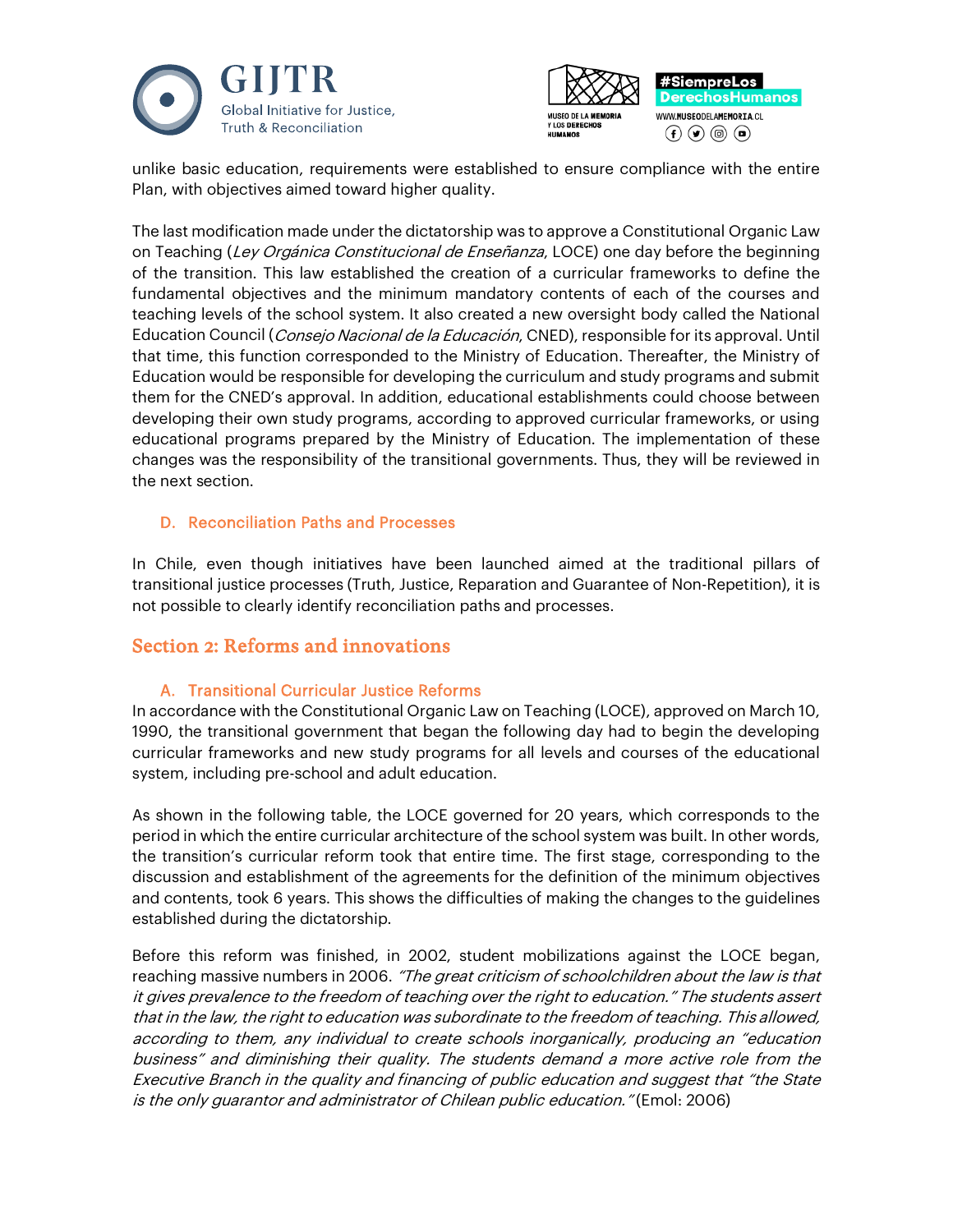



#SiempreLos **DerechosHumanos** WWW.MUSEODELAMEMORIA.CL

 $(f)$   $\odot$   $\odot$   $\odot$ 

#### Chart 1. Stages and milestones for implementing the educational reform under the Constitutional Organic Law on Teaching

|                                                                                   | <b>LO</b><br><b>CE</b> | <b>Discussion and</b><br>preparation of<br>the<br>fundamental<br>objectives and<br>minimum<br>required<br>content |                      |    |                         |        | <b>Approval of curricular frameworks</b><br>and education programs |                              |                       |                        |                         |           |                    |                     |                               | <b>Development and</b><br>approval of adult<br>education programs |                  |    |                   |    |                  |
|-----------------------------------------------------------------------------------|------------------------|-------------------------------------------------------------------------------------------------------------------|----------------------|----|-------------------------|--------|--------------------------------------------------------------------|------------------------------|-----------------------|------------------------|-------------------------|-----------|--------------------|---------------------|-------------------------------|-------------------------------------------------------------------|------------------|----|-------------------|----|------------------|
| Years                                                                             | 90                     | 91                                                                                                                | 9 <br>$\overline{2}$ | 93 | $9\,$<br>$\overline{4}$ | 9<br>5 | $\mathsf 9$<br>6                                                   | $\hbox{9}$<br>$\overline{7}$ | $\boldsymbol{9}$<br>8 | $\boldsymbol{9}$<br>9  | 00                      | 01        | 02                 | 0<br>$\overline{3}$ | $\mathsf O$<br>$\overline{4}$ | 05                                                                | $\mathbf 0$<br>6 | 07 | $\mathbf{O}$<br>8 | þ9 | 1<br>$\mathsf O$ |
| Main<br><b>Milesto</b><br>nes                                                     | 1                      | $\overline{2}$                                                                                                    |                      |    | 3                       |        |                                                                    |                              |                       |                        | $\overline{\mathbf{4}}$ |           |                    |                     |                               |                                                                   | 5                |    |                   | 6  |                  |
| Pre-<br>School<br>Educati<br>on                                                   |                        |                                                                                                                   |                      |    |                         |        |                                                                    |                              |                       |                        |                         | D.2<br>89 |                    |                     |                               |                                                                   |                  |    |                   |    |                  |
| Elemen<br>tary<br>Educati<br>on                                                   |                        |                                                                                                                   |                      |    |                         |        | D.4<br>$\Omega$                                                    |                              |                       | D.2<br>40<br>$\bullet$ | $\bullet$               |           | D.2<br>$32\bullet$ |                     |                               |                                                                   |                  |    |                   |    |                  |
| <b>Middle</b><br>School<br>Educati<br>on                                          |                        |                                                                                                                   |                      |    |                         |        |                                                                    |                              |                       |                        |                         |           |                    |                     |                               |                                                                   |                  |    |                   |    |                  |
| <b>Adult</b><br>Elemen<br>tary<br>and<br><b>Middle</b><br>School<br>Educati<br>on |                        |                                                                                                                   |                      |    |                         |        |                                                                    |                              |                       |                        |                         |           |                    |                     |                               | D.22<br>$\Omega$                                                  |                  |    |                   |    |                  |

1. Enactment of the Constitutional Organic Law on Teaching (LOCE).

2. Creation of the Education Commission for the preparation of the fundamental objectives and minimum content.

- 3. Creation of the National Commission for the Modernization of Education, which drafted the report "Education in Chile for the 21st Century (1994)", better known as the "Brunner Report".
- 4. Creation of the Multi-Dimensional Support Unit, under the General Education Division of the Ministry of Education.
- 5. Student mobilizations against the LOCE
- 6. Beginning of Curricular Adjustment
- Development of education programs.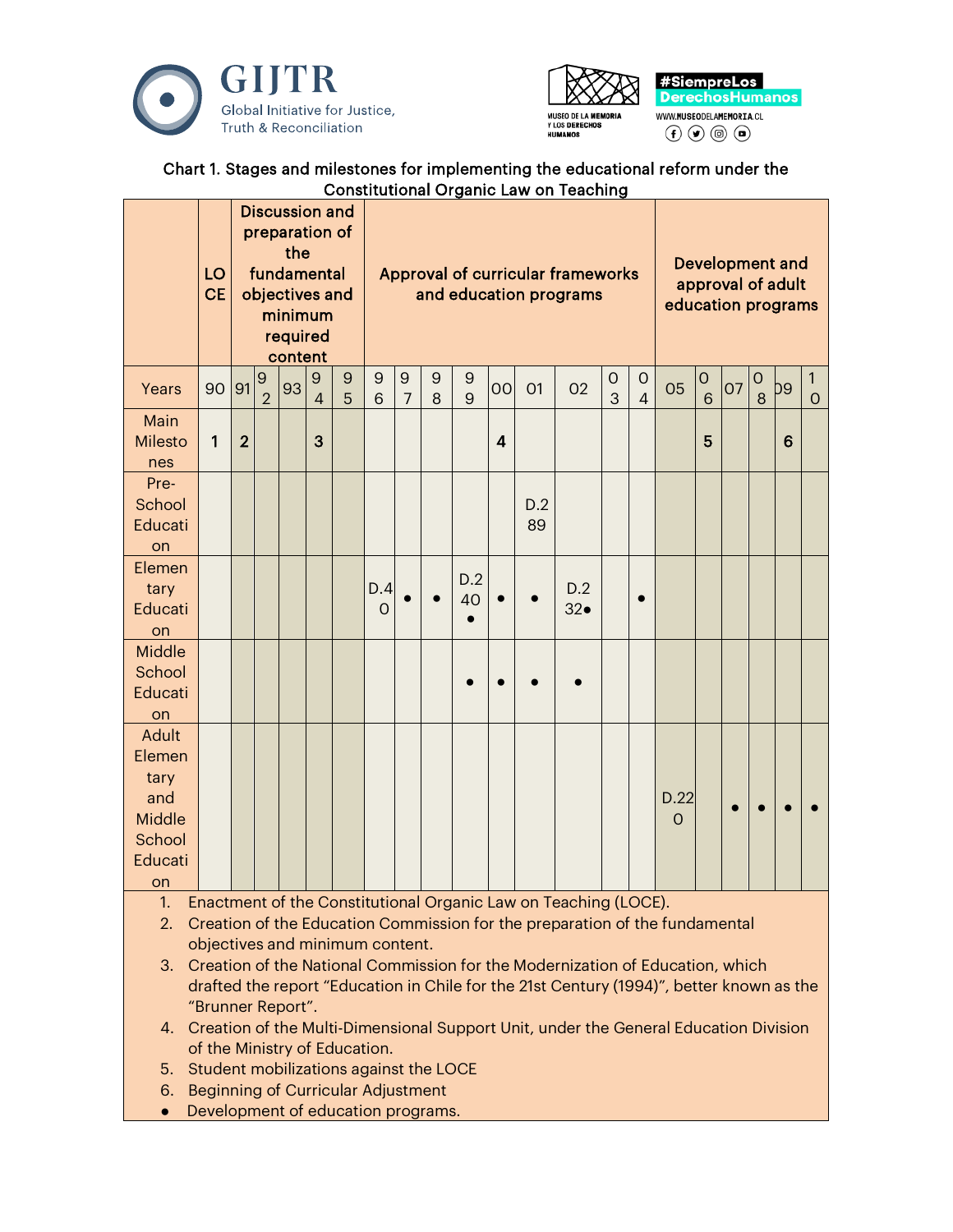



Source: (MINEDUC: 2004). Own adaptation

In addition, before the end of the Reform with the Adult Education programs, in 2009, the process of curricular adjustment began. Unlike the curricular reform, this consists of reviewing and adapting the objectives and contents, but the approach remains the same.

Throughout this process, which continues today, human rights objectives and educational content have been progressively and systematically incorporated into the curriculum, as explained in the following point.

## B. Education on human rights in the post-conflict context

In 2004, the Multi-Dimensional Educational Unit of the Ministry of Education published a study on the integration of human rights education in curricular frameworks (MINEDUC: 2004). This was one of the first analyses on the subject at the curricular level and was based on the review of the objectives, contents and activities established in the curricular frameworks of elementary and middle school education, at all levels and courses, and on the identification of findings explicitly or implicitly related to Human Rights. The idea was to develop a curricular map of human rights to guide teachers on how to address them, by developing curricular objectives and contents. The main conclusions of the study were that the topic would be lightly integrated in the first elementary cycle and middle school education and a medium integration in the second elementary cycle. It established explicit objectives and contents relating to citizenship issues, individual rights and even international treaties. Issues on discrimination were also implicitly addressed through content related to the elimination of prejudices and stereotypes. No content was included referring to the collective memory of human rights violations. This study is interesting, as it shows the advances achieved since the first curricular reform from the transition period.

In 2015, 11 years later—and six years after the start of the curricular adjustments that followed the curricular reform process—another study, this time from the Education Unit of the National Institute of Human Rights (INDH: 2015), also reviewed the current curricular frameworks. However, this used a different methodology that consisted in identifying international education standards in human rights. For this purpose, it identified and classified 234 international human rights instruments applicable to Chile, along with specific content that, according to the commitments made, should be part of school education. In this way, it created a matrix<sup>[3](#page-6-0)</sup> of 38 topics that were grouped into eight large dimensions or subjects<sup>[4](#page-6-1)</sup>. This matrix was used to make sweeping curricular changes that would allow us to know how often and repeatedly (throughout the levels and in different courses) these contents were found, supposedly in accordance with the instruments signed by the State. Graduality was also analyzed (i.e., if progress was made on the depth, complexity and diversity of the way the contents are addressed as levels advance). Below, we present the main conclusions of this

<span id="page-6-0"></span><sup>3</sup> To consult the matrix, see Annex 2.

<span id="page-6-1"></span><sup>4</sup> The 8 dimensions are: basic human rights concepts; institutionality for the protection of human rights; strengthening democracy; collective memory of human rights violations in recent national history; education for peace; equality and non-discrimination; environmental education; sex education.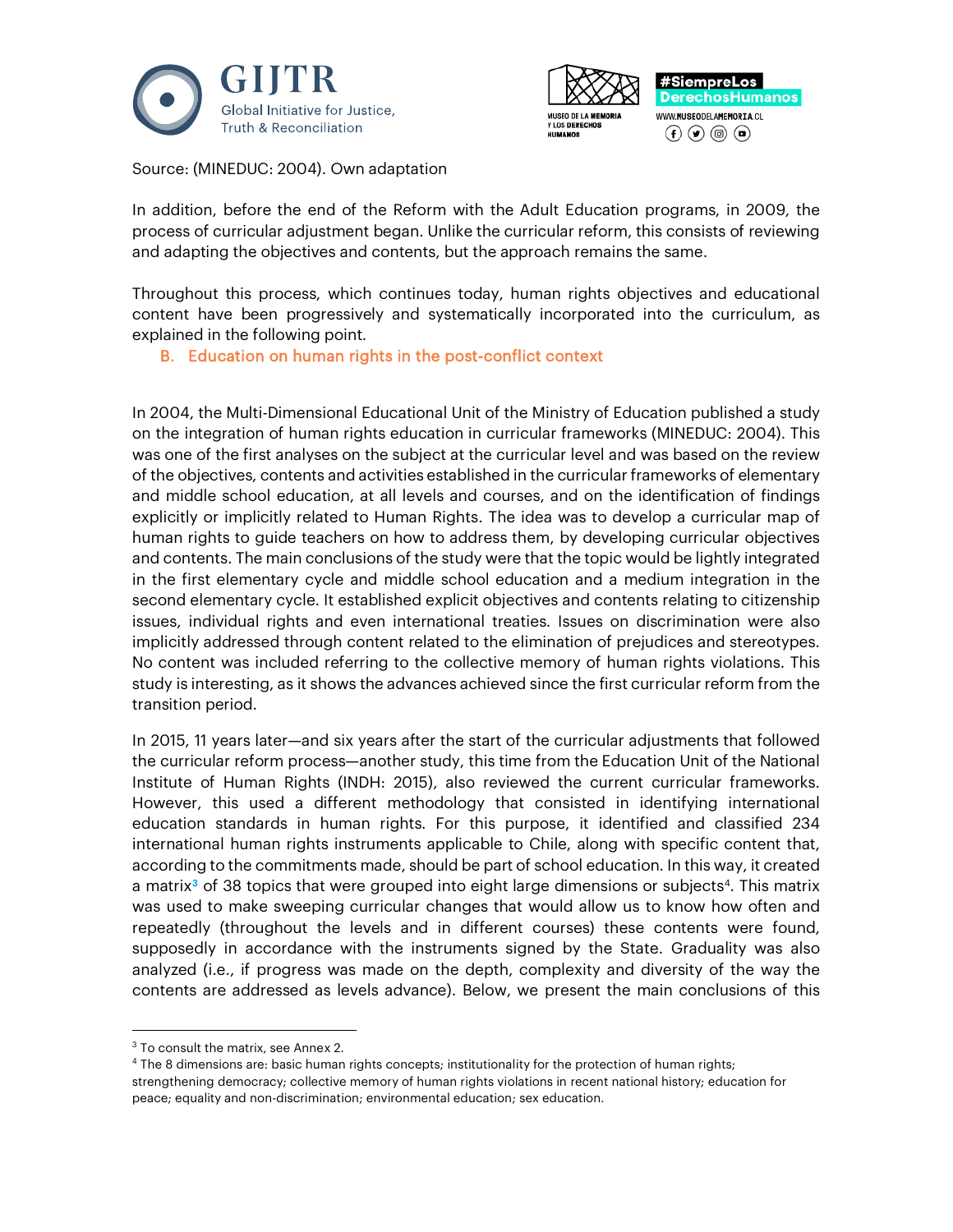



study, focusing on certain points and establishing, when relevant, a link with the major conflicts presented above. In addition, when applicable, the information will be supplemented with an updated review of certain curricular instruments implemented after this study.

The study's most general conclusions argue that the national curriculum includes a relatively large amount of human rights issues in education, identifying 350 opportunities distributed throughout all levels. Sixty percent of them clearly and directly refer to human rights issues and the rest indirectly refer to them. The topics generating the greatest number of references (55%) correspond to education for peace, environmental education and non-discrimination.

Nonetheless, it concludes that "the school curriculum offers opportunities for students, after completing all compulsory education, to identify a set of responsibilities and certain fields in which they, and other people, have rights that must be protected and respected. However, no opportunities exist for them to fully understand what human rights consist of and their specific scope or contents, in order to identify whether they are being respected or violated." Among the main deficits, it noted that the human rights education does not give conceptual or practical tools to know what to do in the face of violations, before whom they must demand them or how to request the protection they need. Likewise, an individualistic understanding prevails, based on moral aspects and little inclusion regulatory aspects (and therefore their enforceability). One positively valued aspect is the relationship established between the respect for human rights and democracy. That is in contrast, however, with a view of the citizenry restricted to electoral matters.

On the more specific issues referring to the collective memory of human rights violations during the dictatorship, it emphasized that "recognition of this occurrence has been achieved, in a more obviously way in high school and indirectly in elementary education". However, it considers that "the historiographic approach proposed does not provide sufficient guarantees that classroom teaching would reinforce the unjustified nature of these actions", and consequently, "does not restore dignity to the victims" or "generate a context providing guarantees of non-repetition".

In relation to education for peace, the high rate of recurrence and multi-dimensional approach to the topic stands out, "with a broad set of situations that refer to the conflict and its solution". However, it questions the fact that "putting a high value on peace and peaceful conflict resolution is not explicitly integrated in most of them." This particularly refers to how violent conflicts are accepted as an engine for development without question and that dialogue as a central and multi-dimensional competency is not systematically reinforced in different courses.

The high presence of equality and non-discrimination issues also stands out, with an emphasis on recognizing and in some cases putting a high value on diversity, greater visibility of women in history and other areas, in addition to identifying and questioning biases and prejudices. Nonetheless, it affirms that "the greater visibility of women and their contributions is not consistently addressed through a gender-based perspective and the promotion of equal rights between men and women." It adds that a similar situation occurs with indigenous peoples, as it is included through the assessment of cultural diversity, but without recognizing their current rights and legitimate demands. Rather, it reinforces a vision based on folklore or history of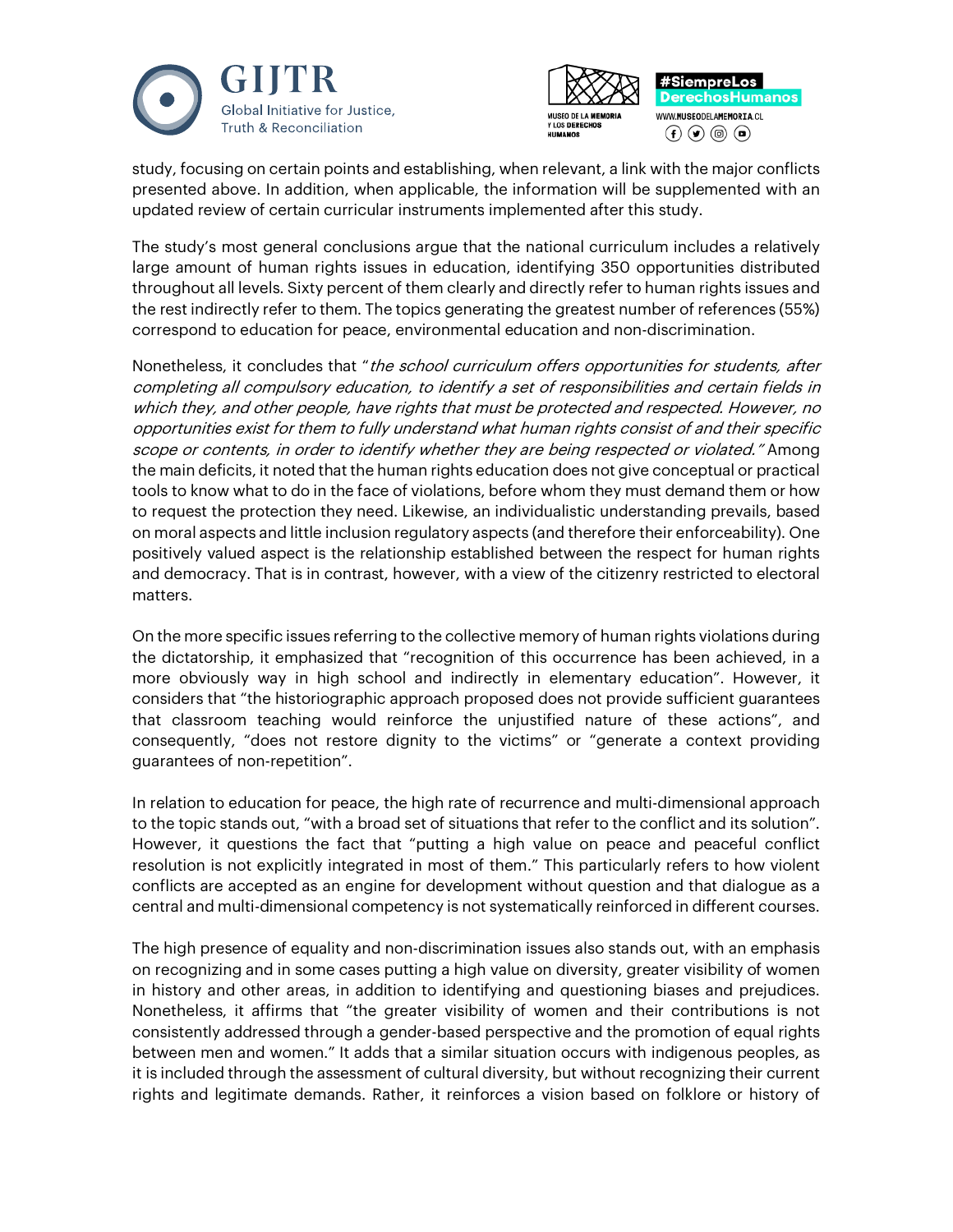



conflicts, without providing elements that allow students to review them in context and in the present. Also "references to people with disabilities, the LGBTI population, immigrants, boys, girls and adolescents are practically non-existent."

The study also addresses environmental education by recognizing the frequent and multidimensional inclusion of topics aimed at caring for the environment. It notes that "the approach to its teaching oscillates between environmental perspectives and economically sustainable development, with less emphasis on sustainable development", and that sex education "continues to be part of a denied curriculum. The few instances in which it is included in the compulsory school curriculum refer to reproductive aspects such as preventing pregnancy and sexually transmitted diseases."

C. Informal educational initiatives on justice, truth, collective memory and nonrepetition

In addition to the institutions in the formal school system, there is a significant number of civil society organizations that carry out permanent activism and educational work on the topics of collective memory and justice, with respect to human rights violations during the dictatorship.

In this field of informal education, it is necessary to consider the important work on transitional justice carried out by civil society organizations. The Collective Memory Museum and Human Rights stands out in this regard.There is also the educational work of the growing network of memorial sites. In Chile, there are currently 1,016 memorial sites where serious human rights violations were committed. (SUBDDHH, s/f). In this study, we reviewed the websites of the memorial sites that included educational activities aimed at the school population.[5](#page-8-0) The study identified six memorial sites: the Villa Grimaldi Board, London 38, the Paine Memorial, the José Domingo Cañas Memory House, the National Stadium National Memory Board and the former Santa Lucia Clinic Memorial Site.

In the public sphere, we reviewed informal educational activity in transitional justice from the Undersecretary of Human Rights, the National Institute of Human Rights and the Office of Defense of Childhood. In this regard, initiatives were only found in the INDH and the Ministry of Cultures.

In this section, we present an overview of transitional justice educational practices generated by civil society and public entities aimed at students. We had to leave out experiences aimed at both higher education students and the general public. We also did not consider educational actions relating to human rights in general (children's rights, DESCA [derechos económicos, sociales, culturales y ambientales (economic, social, cultural and environmental rights)], women's rights, rights of indigenous people, etc.). Given the wide range of experiences, we created an annex that includes a descriptive table with all the educational initiatives focused on the school population referring to transitional justice issues.<sup>[6](#page-8-1)</sup> Below is a brief description of the main initiatives collected.

<span id="page-8-0"></span><sup>5</sup> Most memorial sites are civil society organizations with different levels of organization and development. Very few of them have funding and development as a memorial space allowing them to carry out permanent educational activities.

<span id="page-8-1"></span><sup>&</sup>lt;sup>6</sup> See Annex I Register of informal education initiatives in transitional justice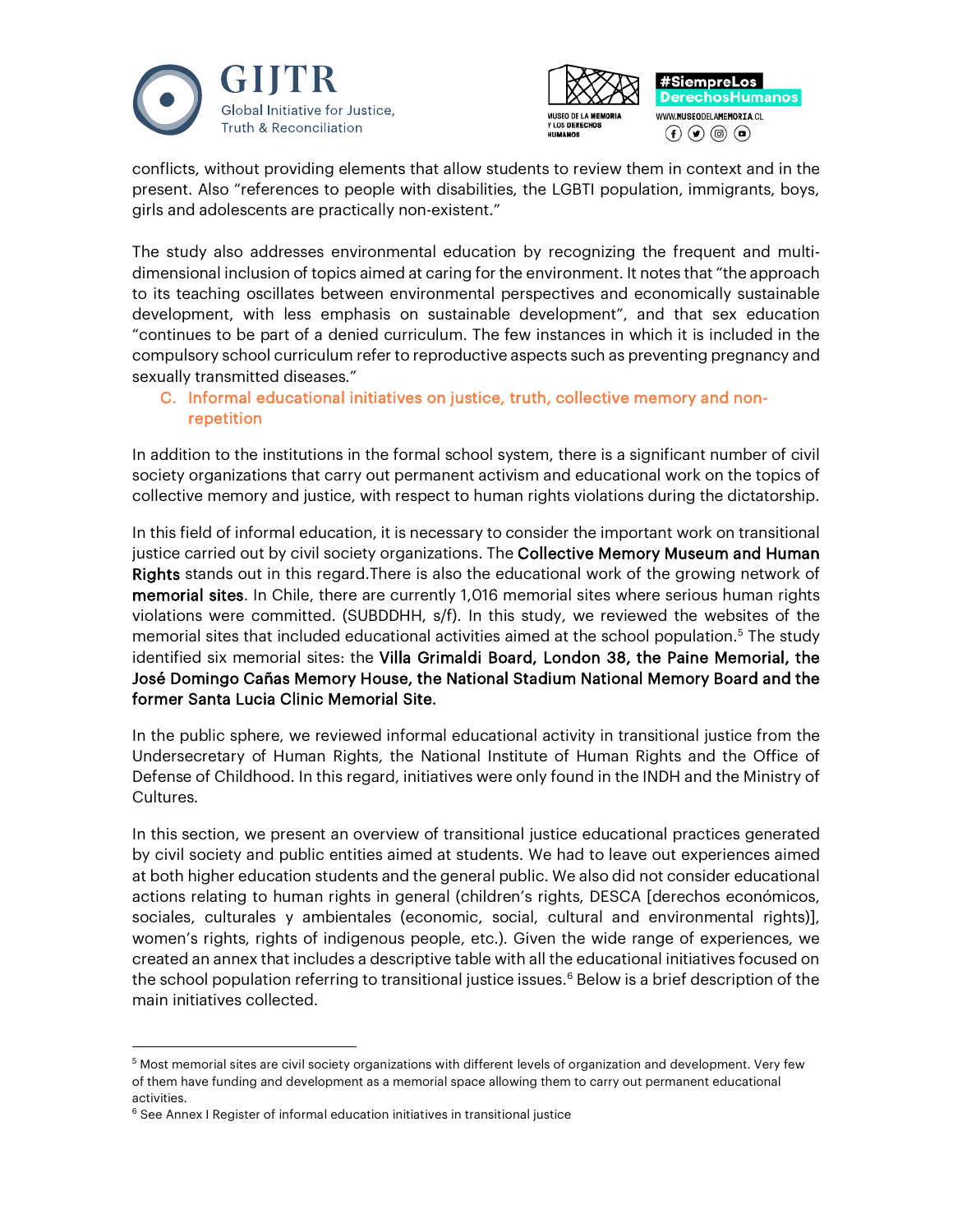



Guided school visits: The Museum of Collective Memory and Human Rights, as well as most memorial sites, offer visits to schools and high schools to their facilities. Depending on their resources, some have a team of professional guides who offer visits throughout the week. Sites with fewer resources work with volunteers and make visits by appointment or according to a calendar. The common thread is for a visit to be a tour around files, sites or objects related to human rights violations during the civic-military dictatorship. The idea of guiding the students seeks to create a dialogue that opens up the space for them to link the past and the present regarding human rights and the need for Never Again.

• Virtual visits for schoolchildren: With the closure of the institutions as a result of the COVID-19 pandemic, some institutions had to resort to virtual means.

**Educational workshops:** Workshops are often a complementary activity carried out the sites and the Collective Memory Museum at their facilities. With an active methodology, they seek to address the collective memory issues through dialogue and collaborative work between participants. Thus, they relate their experiences from the present with facts from the past and participate in defending of human rights.

• Audiovisual media: The National Institute of Human Rights has strong audiovisual production capabilities, such as eight micro-films from the Remember and Reflect for Never Again series, which promotes reflection on systematic human rights violations during the Dictatorship. (INDH, 2013). Traces of Memory is a short film from London 38 that brings together six animations. (London 38, 2012)

• Educational materials: In the register, we were able to research certain materials intended as educational guides for students. In this field, the Collective Memory Museum prepared six materials that offer an entertaining take on issues of exile, women in unions during the dictatorship and the paths to remembering.

Materials for teachers: Although few, some notable materials exist. This is the case of teacher's guides to prepare middle school visits to Grimaldi Villa and the self-guided and Guide to topics and methodologies from the Collective Memory Museum. The INDH produced the document Ideas for introducing human rights in the classroom (INDH, 2012) and the Ministry of Cultures created its pedagogical *guide to documentary film and the collective memory*. (MINCAP, 2018).

• Websites: The Collective Memory Museum website is an important source of information and resources for pedagogical activity. It contains a large number of documents, audio and video files on human rights violations during the dictatorship. Currently, the Museum is part of a joint project with Universidad Alberto on the use of personal registration for human rights violations in Chile. (UAH, 2019). Along the same lines, the INDH has an excellent educational platform offering the biographies of outstanding human rights defenders. (INDH, s/f)

# **e.** Analysis of informal transitional justice education initiatives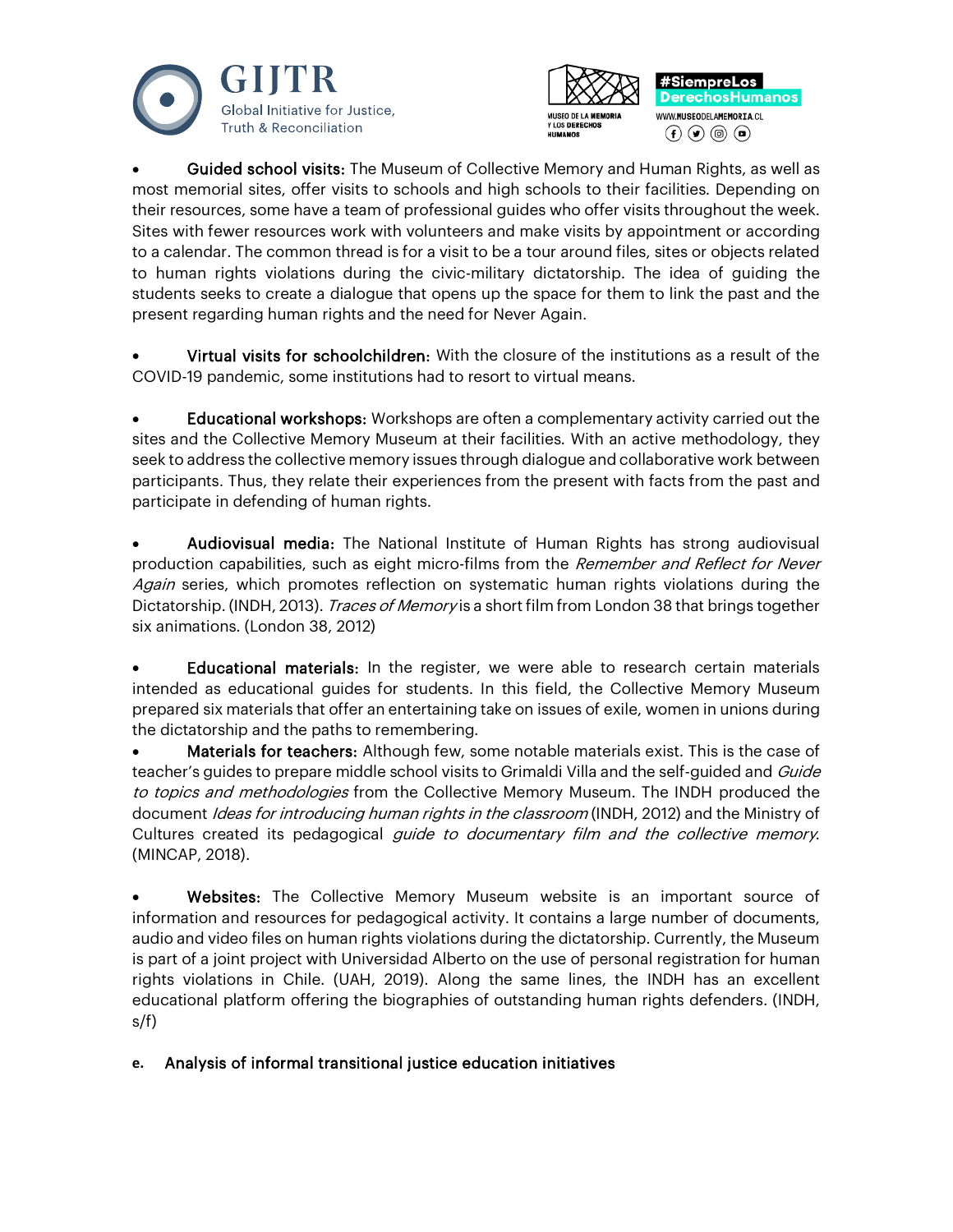



Although they are not very abundant compared to those referring to human rights education in general, educational initiatives around transitional justice, particularly for issues of the collective memory, have gained a space in the field of citizen education. This can be seen in the references from the UNDP site to educational resources intended to support the Citizen Formation Plan. (UNDP, s/f)

Nonetheless, we have verified that the Ministry of Education makes few references to the use of these spaces and the materials they generate as educational resources recommended to teachers. In this way, the Ministry of Education does not take advantage of the potential resources generated by the entities that know the most about transitional memory and justice. It is probable that a factor explaining this is its shy approach to the issue of the coup and human rights violations during the military dictatorship.

On the other hand, one weaknesses in a large portion of civil society organizations' educational initiatives on the subject of truth and justice is the disassociation with the school curriculum and with the Citizen Formation Plan. This limits their greater dissemination and use as an educational resource by the school system.

From the list of educational initiatives we analyzed, most of them correspond to the Collective Memory Museum and Sites of Conscience, whose main functions are guided visits for schoolchildren. It is important to note that schools and high schools use these institutions as a pedagogical resource for students to directly experience the evidence and testimonies of human rights violations. This is part of the study program related to the military coup and human rights violations. Until the pandemic, this was one of the in-person activities with greatest importance and coverage with respect to the school population.

From the recipients' point of view, there is abundant material for secondary education and also, to a lesser extent, for the elementary level. It is striking, however, that material for the preschool level and the first cycle of elementary education is very rare. This is because it is very complex to address the issue of state violence with little boys and girls. However, a challenge does exist on how to guarantee the right to truth and memory in early childhood.

One weak aspect that this study refers to is the scarce amount of support materials for teachers to address the issues of justice, truth and non-repetition. This makes the teacher's educational practice more complex, since some studies have identified shortcomings in the subject in initial teacher training. (Villaseca, 2021) To this, we must add how controversial it is in our country to address the topics of recent history. This is reflected, among other things, in a social and cultural environment in which human rights have been a conflictive issue in the past. Many prefer to ignore it and not open wounds and generate political divisions. Likewise, the websites of the Museum and the INDH site dedicated to human rights advocates are a very support for teaching work.

One strength we found is the important digital transition effort in the face of the obligatory closure of the Museum and memorial sites as a result of the quarantine required by COVID-19. To recover their audiences, some entities created virtual visits.<sup>[7](#page-10-0)</sup> This implied an expansion to

<span id="page-10-0"></span><sup>7</sup> [https://appmmdh.museodelamemoria.cl/#/;](https://appmmdh.museodelamemoria.cl/#/) [https://www.memorialpaine.cl/virtual/;](https://www.memorialpaine.cl/virtual/) [https://www.estadionacionalmemorianacional.cl/tour\\_virtual/index.htm](https://www.estadionacionalmemorianacional.cl/tour_virtual/index.htm)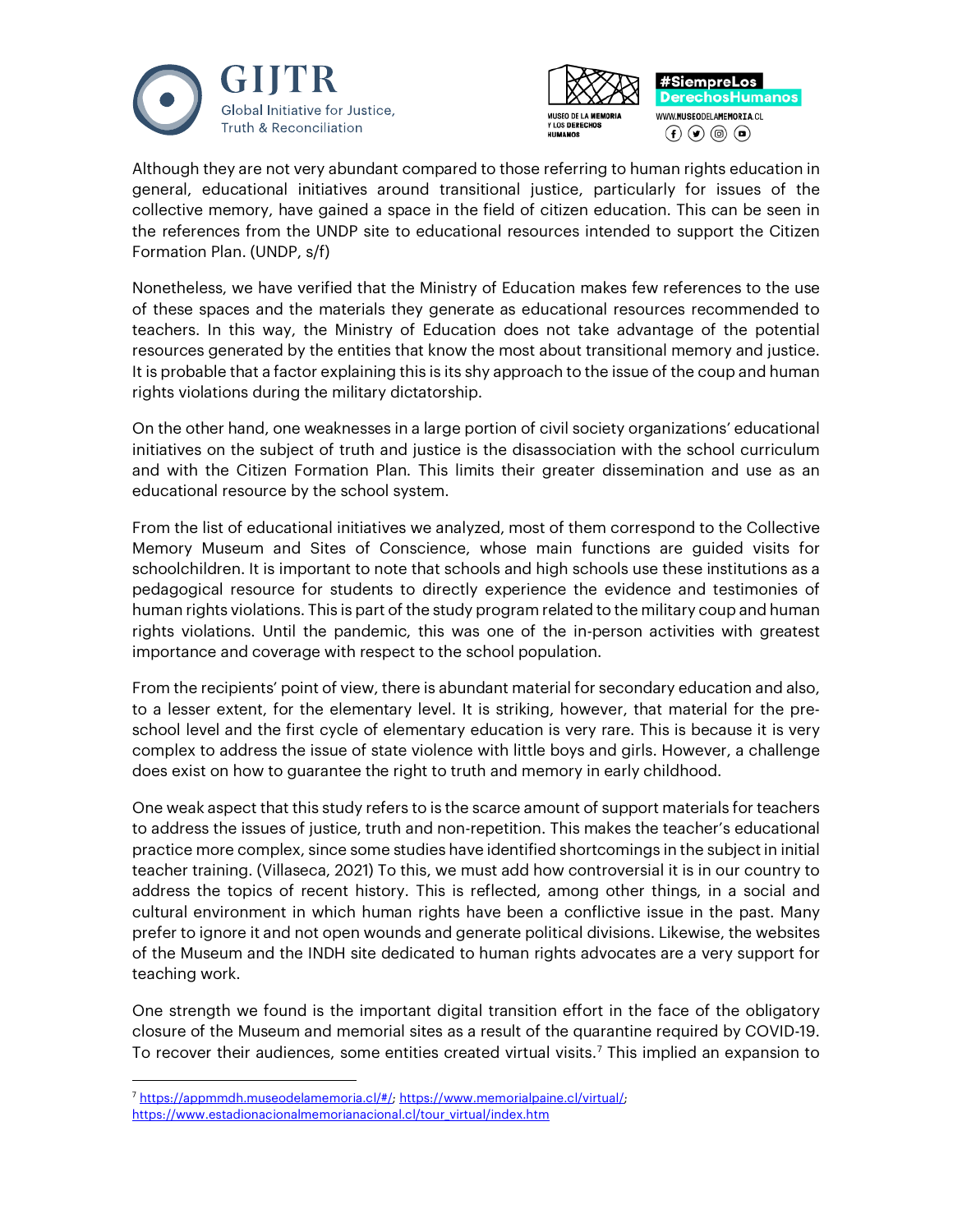



new school audiences who, due to their location outside Santiago, had few possibilities of visiting these memorial spaces in person. This also resulted in a greater range of virtual activities, such as virtual guided visits and workshops. The digital platforms allow participants to interact and give feedback.

# Section 3: Lessons, Reflections and Recommendations

#### Lessons and reflections on education and curricular reform

The curriculum reform and the adjustment process that followed it and is currently underway have stood out for the growing and sustained process of integrating human rights objectives, content and activities at all levels and in various courses. Nonetheless, even though this integration is necessary, it is not enough to ensure the achievement of certain objectives in the field of human rights education. Adequate education in human rights requires an integrated curriculum with minimum levels of frequency, recurrence and a gradual increase in visibility to ensure the integration, deepening and expansion of content. A human rights approach is also required that permeates all courses, thus creating permanent critical dialogue related to the rest of the knowledge making up the curriculum. In addition, the integrated human rights proposal must include certain minimum content to ensure that students see themselves as protected by law and also view others as protected by law. Thus, they can develop attitudes centered around collaboration to jointly build a culture of human rights.

Participation in constructing both the educational reform and the curricular adjustment process has been formal and restricted, with little information released and that is of a purely advisory nature. We must democratize the curricular construction process as much as possible.

Some key factors in integrating human rights education into the national curriculum were the development of human rights education during the dictatorship by civil society organizations; the training of experts on human rights issues; the forming of truth commissions, which included recommendations for the adoption of non-repetition guarantees and their inclusion in formal and informal education; the participation of experts trained in human rights in curricular reform processes; and the integration of the human rights approach in high-ranking regulatory instruments.

#### Recommendations

- − To governments:
	- $\checkmark$  Create a national human rights education plan. A national human rights education plan and its inherent guidelines and strategies for addressing the subject of justice, truth, reparation and non-repetition, would allow for an adequate approach to human rights violations during the civic military dictatorship throughout the entire educational system.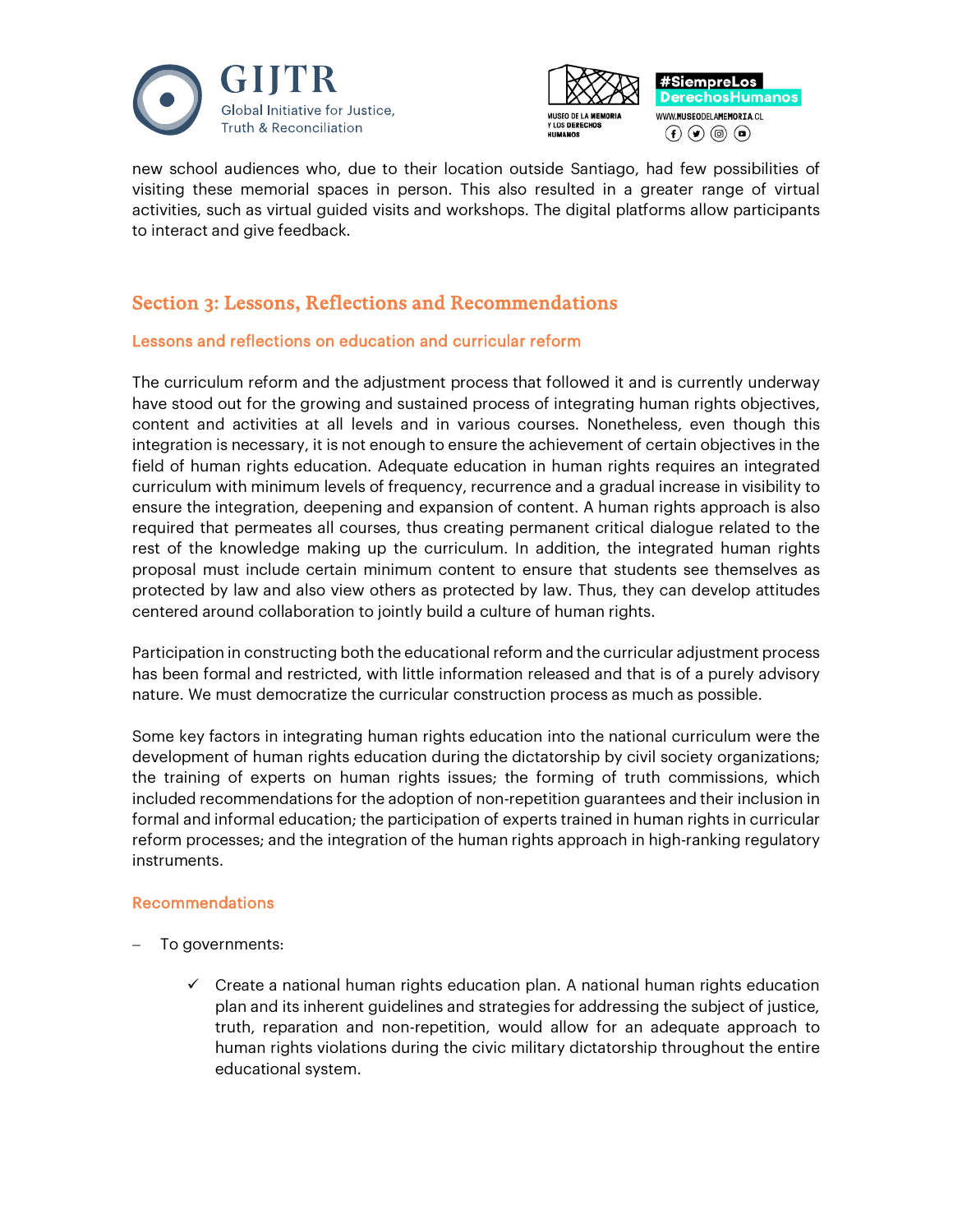



- $\checkmark$  Consequently, a specific, autonomous institution with its own resources specialized in human rights education must be created, with the function of coordinating, promoting and monitoring the development of a national human rights education plan.
- $\checkmark$  Educational plans must centrally incorporate the educational initiatives generated by the sites of conscience and the Collective Memory Museum. Visiting these memorial spaces should be part of the citizen formation curriculum.
- $\checkmark$  The precariousness of the memorial sites greatly affects their development and contribution in terms of collective memory and human rights education. They have not been the subject of public policy. The existence of memorial sites requires state support and recognition.
- $\checkmark$  By supporting the Museum and the memorial sites, the State would make symbolic reparations for the pain and suffering of so many families. The State would also fulfil its duty to ensure that new generations are aware of the truth of the events that occurred along with the military coup and the brutal human rights violations. This would generate a culture of human rights that would put high value on dialogue and democratic coexistence to favor of NEVER MORE. Nonetheless, the most important aspect of these visits is new generations exercising their right to collective memory.
- − To civil society:
	- $\checkmark$  The sites and the Museum must make a greater effort to articulate their educational proposals within the school curriculum to make it easy for the school and the teacher to include them in the educational strategy.
	- $\checkmark$  We recommended that civil society demand support and financing from the State to train its members in human rights.
- − To international bodies:
	- $\checkmark$  Monitor the progress of the human rights education based on international standards of education in human rights. Support civil society organizations working on human rights education.
	- $\checkmark$  Reiterate the application of quidelines for the preparation of national human rights education plans, which is a pending commitment for the Chilean State.

## References

CEPPE UC, (2020). Study on the integration of human rights education in university degrees in elementary education in Chilean universities. Study commissioned by the National Institute of Human Rights (INDH).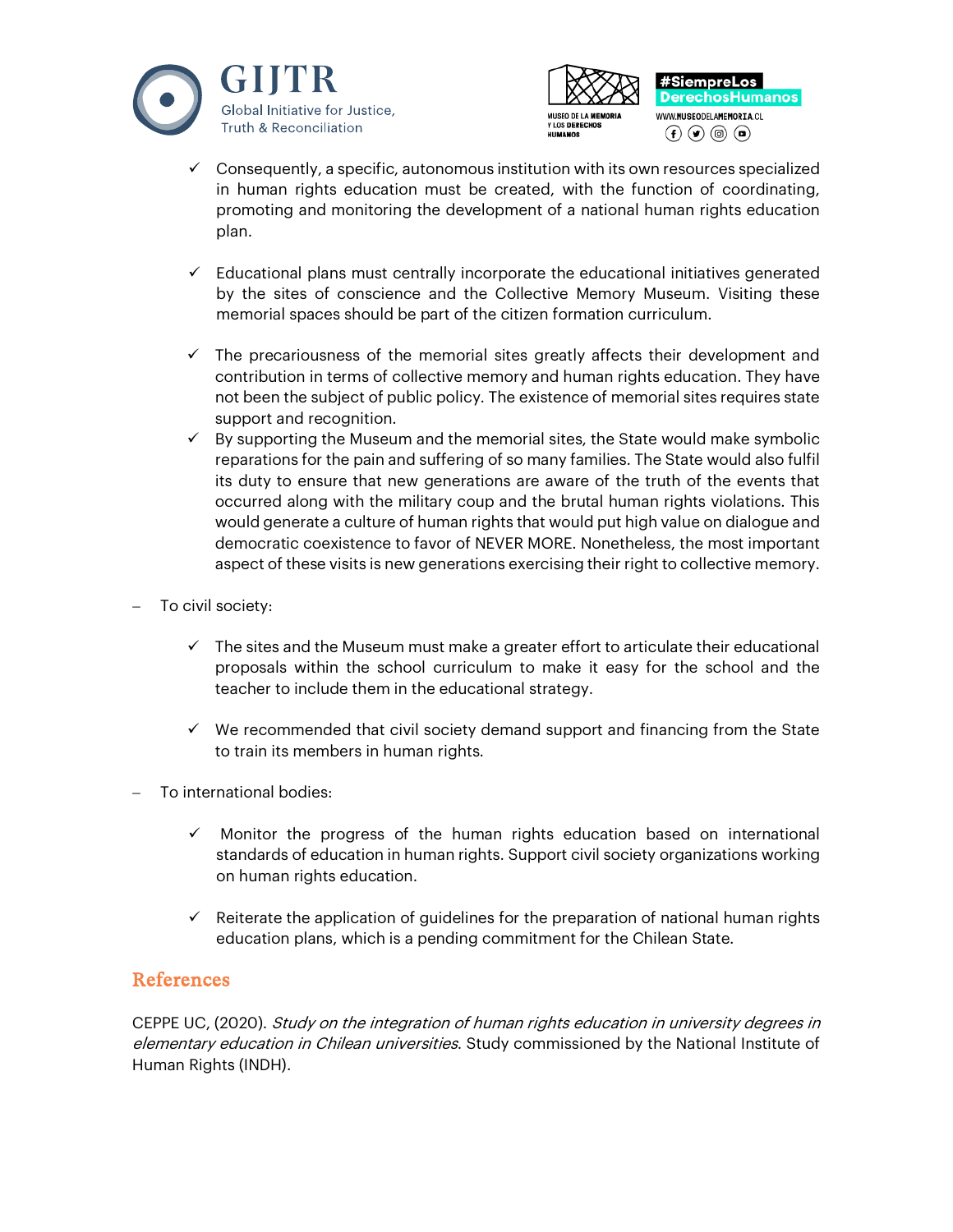



Cox, Cristián (2003) Educational policies of Chile In the last two decades of the 20th century. https://www.researchgate.net/publication/292733049 Las politicas educacionales de Chile [en\\_las\\_ultimas\\_dos\\_decadas\\_del\\_siglo\\_XX](https://www.researchgate.net/publication/292733049_Las_politicas_educacionales_de_Chile_en_las_ultimas_dos_decadas_del_siglo_XX)

Del Pozo, José (2004) Los chilenos en el exterior: ¿De la emigración y el exilio a la diáspora? El caso de Montreal. In: Revue Européenne des Migrations Internationales (REMI), vol. 20 N°1 | Numéro ouvert p. 75-95. Check online:<https://doi.org/10.4000/remi.4968>

Donoso Díaz, Sebastián. (2005). Reform and educational policies in Chile 1990-2004: Neoliberalism in crisis. *Educational studies (Valdivia), 31*(1), 113-135. <https://dx.doi.org/10.4067/S0718-07052005000100007>

National Institute of Human Rights, (INDH) (2012). Ideas para introducir los Derechos Humanos en el Aula. Located at [https://bibliotecadigital.indh.cl/bitstream/handle/123456789/472/derechos-humanos](https://bibliotecadigital.indh.cl/bitstream/handle/123456789/472/derechos-humanos-aula.pdf?sequence=1&isAllowed=y)[aula.pdf?sequence=1&isAllowed=y](https://bibliotecadigital.indh.cl/bitstream/handle/123456789/472/derechos-humanos-aula.pdf?sequence=1&isAllowed=y)

National Institute of Human Rights, (INDH) 2013. Serie Recordar y Conversar para un Nunca Más. Located at: [https://catalogocedoc.indh.cl/index.php?lvl=coll\\_see&id=64](https://catalogocedoc.indh.cl/index.php?lvl=coll_see&id=64)

National Institute of Human Rights, (INDH) (2015). Diagnóstico de la inclusión de la Educación en Derechos Humanos en el currículum escolar chileno al año 2015. Santiago de Chile

National Statistics Institute (2005). Estadísticas sociales de los pueblos indígenas en Chile censo 2002 - 2002 census. MAVAL, Santiago de Chile.

Londres 38 (2012). Trazos de memoria. Short films. Located at: [http://londres38.cl/1937/w3](http://londres38.cl/1937/w3-article-93108.html) [article-93108.html](http://londres38.cl/1937/w3-article-93108.html)

Ministry of Cultures, Arts and Heritage (Ministerio de las culturas, las artes y el patrimonio, MINCAP), (2018). Patricio Guzmán, Cine Documental y Memoria. Teaching booklet. Located at: [https://www.cultura.gob.cl/publicaciones/cuaderno-pedagogico-patricio-guzman-cine](https://www.cultura.gob.cl/publicaciones/cuaderno-pedagogico-patricio-guzman-cine-documental-y-memoria/)[documental-y-memoria/](https://www.cultura.gob.cl/publicaciones/cuaderno-pedagogico-patricio-guzman-cine-documental-y-memoria/)

Ministry of Education of Chile (*Ministerio de Educación de Chile*, MINEDUC). Supreme Decree of Education No. 193/2019. Curricular bases of third and fourth grades of middle school.

Ministry of Education of Chile (MINEDUC). Decree 300 Exempt/1981. Approves plans and programs for humanistic-scientific middle education.

Ministry of Education of Chile (MINEDUC) (2004). How to address human rights through transverse fundamental objectives in MINEDUC plans and programs. Prepared by Karen Bascuñán Pérez. Arquetipo, Santiago de Chile.

Ministry of Justice, Undersecretariat of Human Rights (SUBDDHH), s/f. Registry of Memorial Sites. Located at[: https://memoriahistorica.minjusticia.gob.cl/catastro-sitios-de-memoria/](https://memoriahistorica.minjusticia.gob.cl/catastro-sitios-de-memoria/)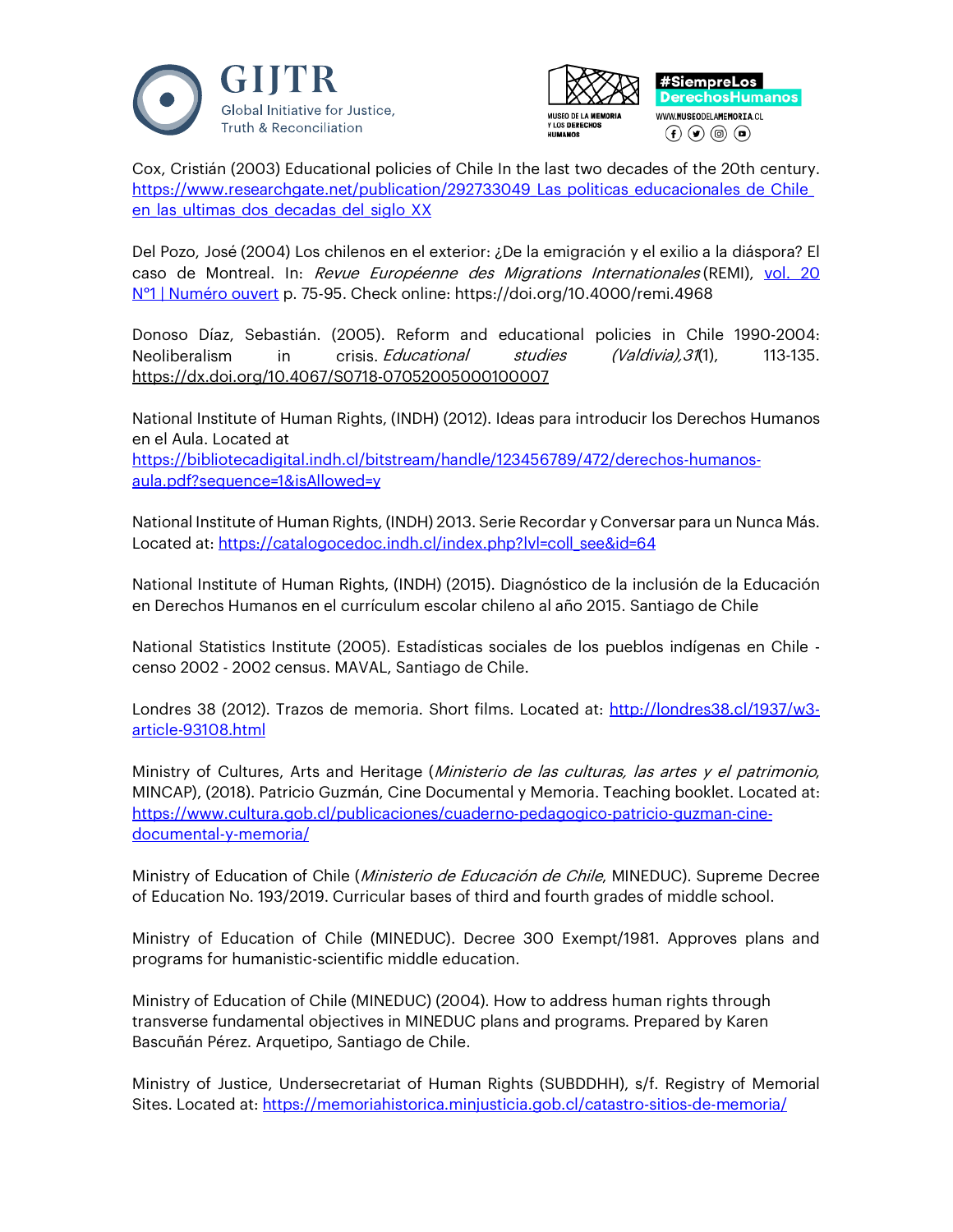



Molina S. (2000). Logros de la década de los noventa y desafíos futuros. Revista Perspectivas; 4: pg. 5-21.

PIIE (1984) Las transformaciones educacionales bajo el régimen militar. (Vol. 1). PIIE Santiago.

PIIEa (1984) Las transformaciones educacionales bajo el régimen militar. (Vol. 2). PIIE Santiago.

Pino, Marta (2013). Tesis Doctoral: Chile 1990-2006: Construcción de una Educación de Calidad con Accesibilidad Igualitaria. Programa de Doctorado Educación y Sociedad Departamento Teoría e Historia de la Educación, Facultad de Pedagogía, Universidad de Barcelona.

Silva Salinas, Camila (2014). La educación en derechos humanos en universidades: Revisión crítica de cursos para la elaboración de un programa de formación básica. Estudio encargado por el Instituto Nacional de Derechos Humanos, Santiago de Chile

Universidad Alberto Hurtado (UAH) (2019) Proyecto Anillos en Ciencias Sociales "Tecnologías políticas de la memoria". Programa interdisciplinar de investigación en Memoria y Derechos Humanos. Located at: [https://www.memoriayderechoshumanosuah.org/proyectos/anillos](https://www.memoriayderechoshumanosuah.org/proyectos/anillos-tecnologias-politicas-de-la-memoria/)[tecnologias-politicas-de-la-memoria/](https://www.memoriayderechoshumanosuah.org/proyectos/anillos-tecnologias-politicas-de-la-memoria/)

University of Chile, School of Social Sciences Psychology Department (2004). Equidad y calidad de la educación en Chile. Reflexiones e investigaciones de eficiencia de la educación obligatoria (1990-2001) LOM Ediciones Ltda. Santiago de Chile.

Villaseca & Azua, (2021) Plan Nacional de Derechos Humanos de Chile (2018-2021).Análisis de sus premisas y lecciones del proceso de su elaboración. In: Victoria Kandel, Laura Gottero y Verónica Jaramillo [Comps.] Planes Nacionales en Derechos Humanos. Debates y reflexiones sobre experiencias latinoamericanas. CLACSO, pg. 81-99.

#### Websites:

International Working Group on Indigenous Affairs (IWGIA). Article: Indigenous peoples in Chile. <https://www.iwgia.org/es/chile.html>

National Institute of Human Rights (INDH), Human Rights Defenders. <https://defensoresydefensoras.indh.cl/>

Chilean Collective Memory. Article: Elecciones, sufragio y democracia en Chile (1810-2012). <http://www.memoriachilena.gob.cl/602/w3-article-3382.html>

Ministry of the Interior, Human Rights Program. Statistics of victims. [https://web.archive.org/web/20090716165848/http://www.ddhh.gov.cl/estadisticas.html](https://web.archive.org/web/20090716165848/http:/www.ddhh.gov.cl/estadisticas.html)